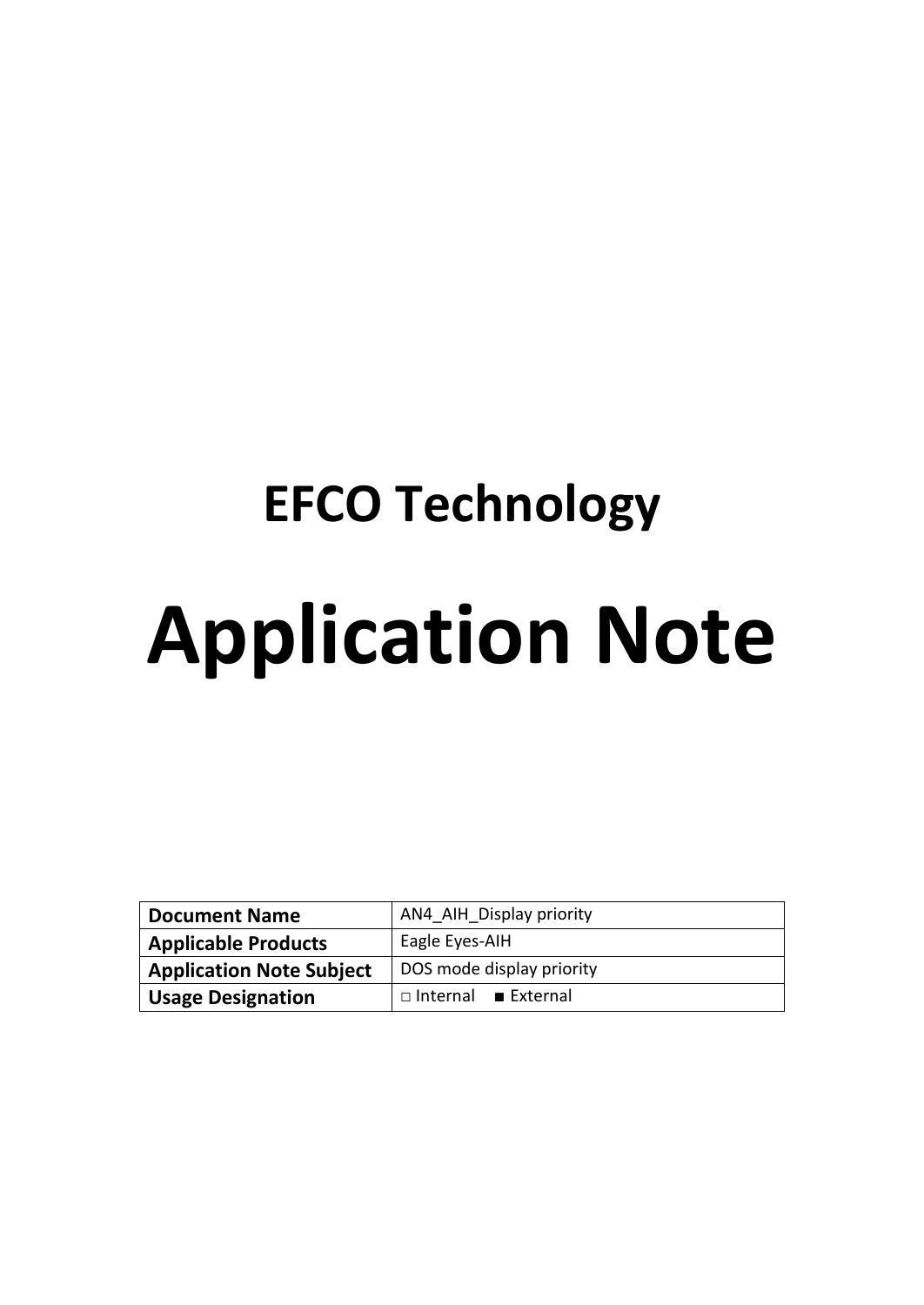# **Preface**

### **Revision History**

| <b>Revision</b> | <b>Date</b> | <b>Author</b> | <b>Description</b>  |
|-----------------|-------------|---------------|---------------------|
| 1.0             | 2019/07/09  | J Yen         | Preliminary release |
|                 |             |               |                     |
|                 |             |               |                     |
|                 |             |               |                     |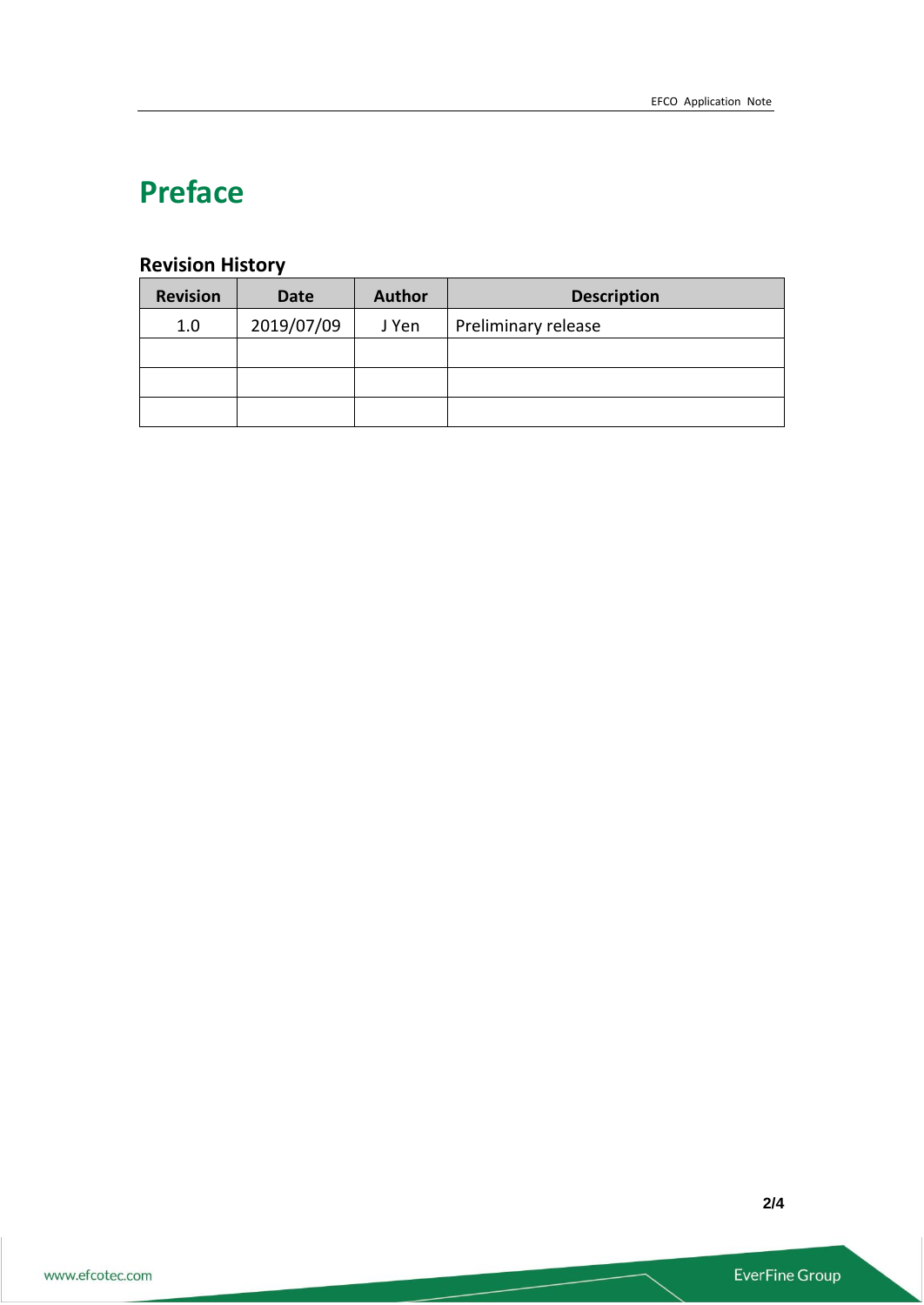#### **Copyright**

Copyright © 2019 EFCO Technology. All rights are reserved. EFCO reserves the right to make improvements to the products described in this manual at any time without notice.

No part of this manual may be reproduced, copied, translated or transmitted in any form or by any means without the prior written permission of EFCO. Information provided in this manual is intended to be accurate and reliable. However, EFCO assumes no responsibility for its use, nor for any infringements of the rights of third parties, which may result from its use.

The material in this document is for product information only and is subject to change without notice. While reasonable efforts have been made in the preparation of this document to assure its accuracy, EFCO assumes no liabilities resulting from errors or omissions in this document, or from the use of the information contained herein.

EFCO reserves the right to make changes in the product design without notice.

#### **Acknowledgements**

All brand names and/or trademarks are the properties and registered brands of their respective owners.

For more information about this and other EFCO products, please visit our website at: [www.efcotec.com](file:///C:/Users/PattyWu/Documents/Manual/DMCT/www.efcotec.com)

#### **Warnings, Cautions and Notes**

**Warning!** Warnings indicate conditions, which if not observed, can cause personal





Cautions are included to help you avoid damaging hardware or losing data.



Note! Notes provide optional additional information.



**3**/**4**